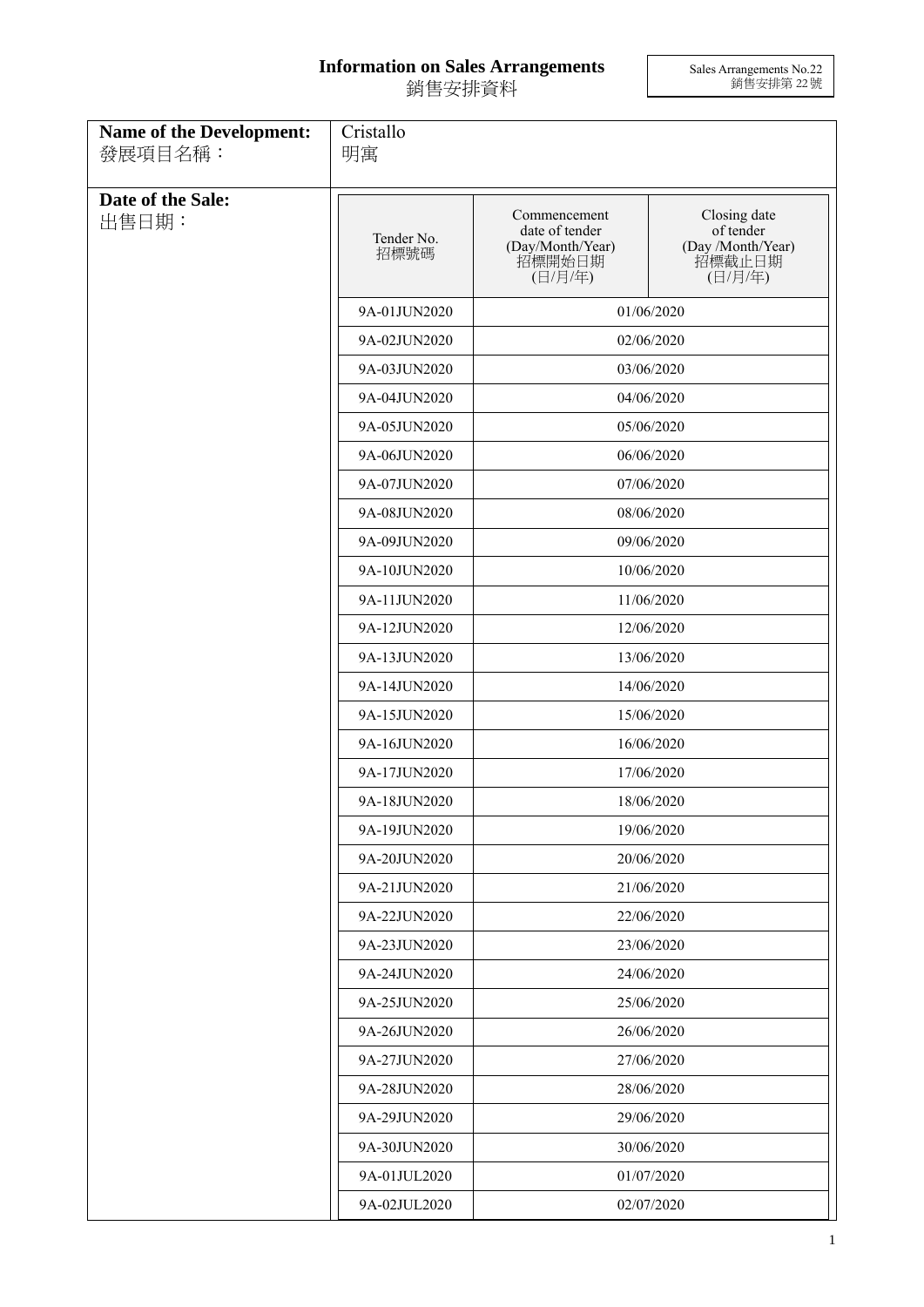| 9A-03JUL2020 | 03/07/2020 |
|--------------|------------|
| 9A-04JUL2020 | 04/07/2020 |
| 9A-05JUL2020 | 05/07/2020 |
| 9A-06JUL2020 | 06/07/2020 |
| 9A-07JUL2020 | 07/07/2020 |
| 9A-08JUL2020 | 08/07/2020 |
| 9A-09JUL2020 | 09/07/2020 |
| 9A-10JUL2020 | 10/07/2020 |
| 9A-11JUL2020 | 11/07/2020 |
| 9A-12JUL2020 | 12/07/2020 |
| 9A-13JUL2020 | 13/07/2020 |
| 9A-14JUL2020 | 14/07/2020 |
| 9A-15JUL2020 | 15/07/2020 |
| 9A-16JUL2020 | 16/07/2020 |
| 9A-17JUL2020 | 17/07/2020 |
| 9A-18JUL2020 | 18/07/2020 |
| 9A-19JUL2020 | 19/07/2020 |
| 9A-20JUL2020 | 20/07/2020 |
| 9A-21JUL2020 | 21/07/2020 |
| 9A-22JUL2020 | 22/07/2020 |
| 9A-23JUL2020 | 23/07/2020 |
| 9A-24JUL2020 | 24/07/2020 |
| 9A-25JUL2020 | 25/07/2020 |
| 9A-26JUL2020 | 26/07/2020 |
| 9A-27JUL2020 | 27/07/2020 |
| 9A-28JUL2020 | 28/07/2020 |
| 9A-29JUL2020 | 29/07/2020 |
| 9A-30JUL2020 | 30/07/2020 |
| 9A-31JUL2020 | 31/07/2020 |
| 9A-01AUG2020 | 01/08/2020 |
| 9A-02AUG2020 | 02/08/2020 |
| 9A-03AUG2020 | 03/08/2020 |
| 9A-04AUG2020 | 04/08/2020 |
| 9A-05AUG2020 | 05/08/2020 |
| 9A-06AUG2020 | 06/08/2020 |
| 9A-07AUG2020 | 07/08/2020 |
| 9A-08AUG2020 | 08/08/2020 |
| 9A-09AUG2020 | 09/08/2020 |
| 9A-10AUG2020 | 10/08/2020 |
| 9A-11AUG2020 | 11/08/2020 |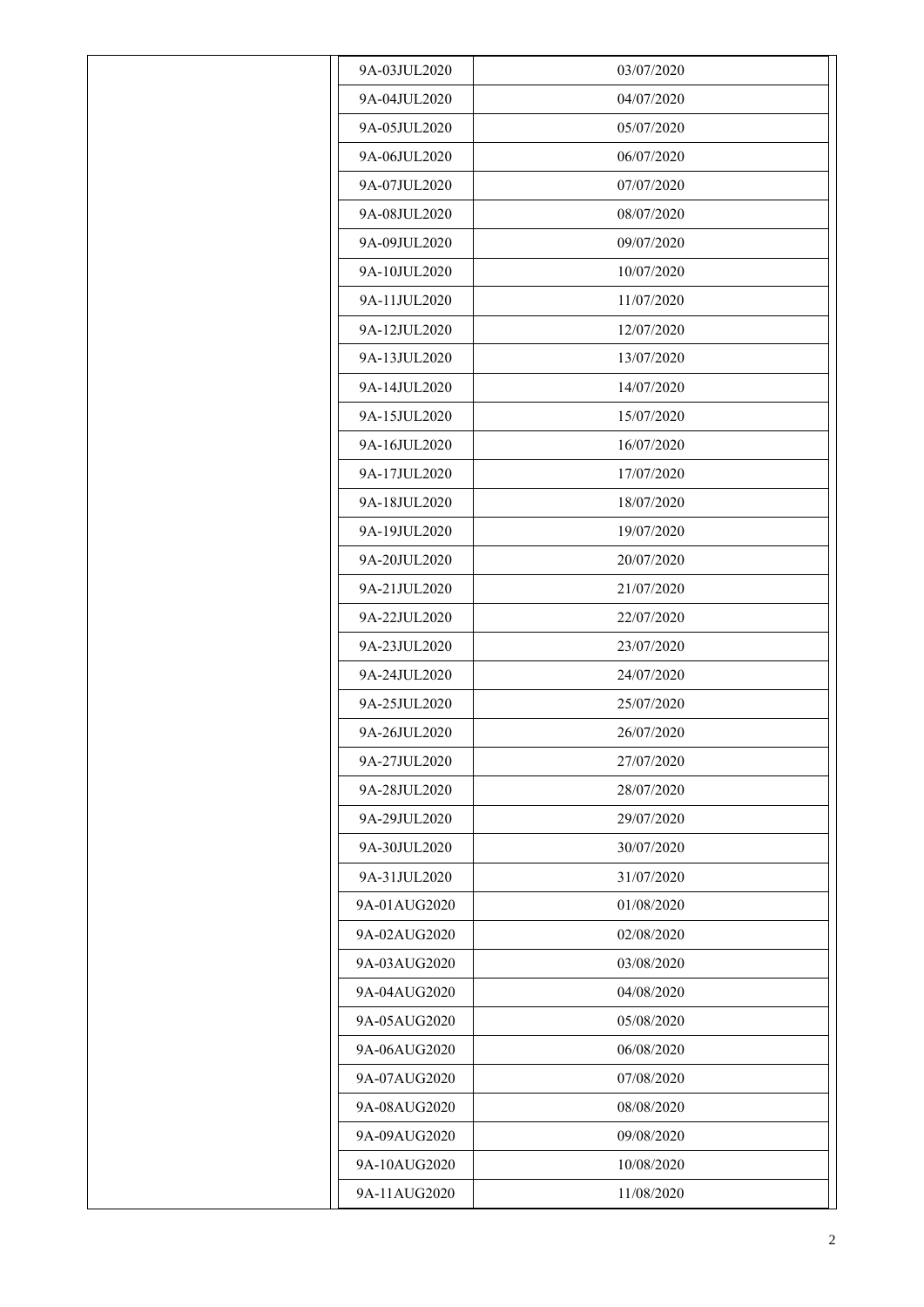|                          | 9A-12AUG2020                 |                                          | 12/08/2020                          |
|--------------------------|------------------------------|------------------------------------------|-------------------------------------|
|                          | 9A-13AUG2020                 |                                          | 13/08/2020                          |
|                          | 9A-14AUG2020                 |                                          | 14/08/2020                          |
|                          | 9A-15AUG2020                 |                                          | 15/08/2020                          |
|                          | 9A-16AUG2020                 |                                          | 16/08/2020                          |
|                          | 9A-17AUG2020                 | 17/08/2020                               |                                     |
|                          | 9A-18AUG2020                 |                                          | 18/08/2020                          |
|                          | 9A-19AUG2020                 | 19/08/2020                               |                                     |
|                          | 9A-20AUG2020                 |                                          | 20/08/2020                          |
|                          | 9A-21AUG2020                 | 21/08/2020                               |                                     |
|                          | 9A-22AUG2020                 | 22/08/2020                               |                                     |
|                          | 9A-23AUG2020                 | 23/08/2020                               |                                     |
|                          | 9A-24AUG2020                 | 24/08/2020                               |                                     |
|                          | 9A-25AUG2020                 |                                          | 25/08/2020                          |
|                          | 9A-26AUG2020                 |                                          | 26/08/2020                          |
|                          | 9A-27AUG2020                 |                                          | 27/08/2020                          |
|                          | 9A-28AUG2020                 |                                          | 28/08/2020                          |
|                          | 9A-29AUG2020                 |                                          | 29/08/2020                          |
|                          | 9A-30AUG2020                 |                                          | 30/08/2020                          |
|                          | 9A-31AUG2020                 | 31/08/2020                               |                                     |
| <b>Time of the Sale:</b> |                              |                                          |                                     |
|                          |                              |                                          |                                     |
| 出售時間:                    | Tender No.<br>招標號碼           | Commencement<br>time of tender<br>招標開始時間 | Closing time<br>of tender<br>招標截止時間 |
|                          | 9A-01JUN2020                 | 4:00 p.m. 下午4時                           | 5:00 p.m. 下午5時                      |
|                          | 9A-02JUN2020                 | 4:00 p.m. 下午4時                           | 5:00 p.m. 下午5時                      |
|                          | 9A-03JUN2020                 | 4:00 p.m. 下午4時                           | 5:00 p.m. 下午5時                      |
|                          | 9A-04JUN2020                 | 4:00 p.m. 下午4時                           | 5:00 p.m. 下午5時                      |
|                          | 9A-05JUN2020                 | 4:00 p.m. 下午4時                           | 5:00 p.m. 下午5時                      |
|                          | 9A-06JUN2020                 | 4:00 p.m. 下午4時                           | 5:00 p.m. 下午5時                      |
|                          | 9A-07JUN2020                 | 4:00 p.m. 下午4時                           | 5:00 p.m. 下午5時                      |
|                          | 9A-08JUN2020                 | 4:00 p.m. 下午4時                           | 5:00 p.m. 下午5時                      |
|                          | 9A-09JUN2020                 | 4:00 p.m. 下午4時                           | 5:00 p.m. 下午5時                      |
|                          | 9A-10JUN2020                 | 4:00 p.m. 下午4時                           | 5:00 p.m. 下午5時                      |
|                          | 9A-11JUN2020                 | 4:00 p.m. 下午4時                           | 5:00 p.m. 下午5時                      |
|                          | 9A-12JUN2020                 | 4:00 p.m. 下午4時                           | 5:00 p.m. 下午5時                      |
|                          | 9A-13JUN2020                 | 4:00 p.m. 下午4時                           | 5:00 p.m. 下午5時                      |
|                          | 9A-14JUN2020                 | 4:00 p.m. 下午4時                           | 5:00 p.m. 下午5時                      |
|                          | 9A-15JUN2020                 | 4:00 p.m. 下午4時                           | 5:00 p.m. 下午5時                      |
|                          | 9A-16JUN2020<br>9A-17JUN2020 | 4:00 p.m. 下午4時<br>4:00 p.m. 下午4時         | 5:00 p.m. 下午5時<br>5:00 p.m. 下午5時    |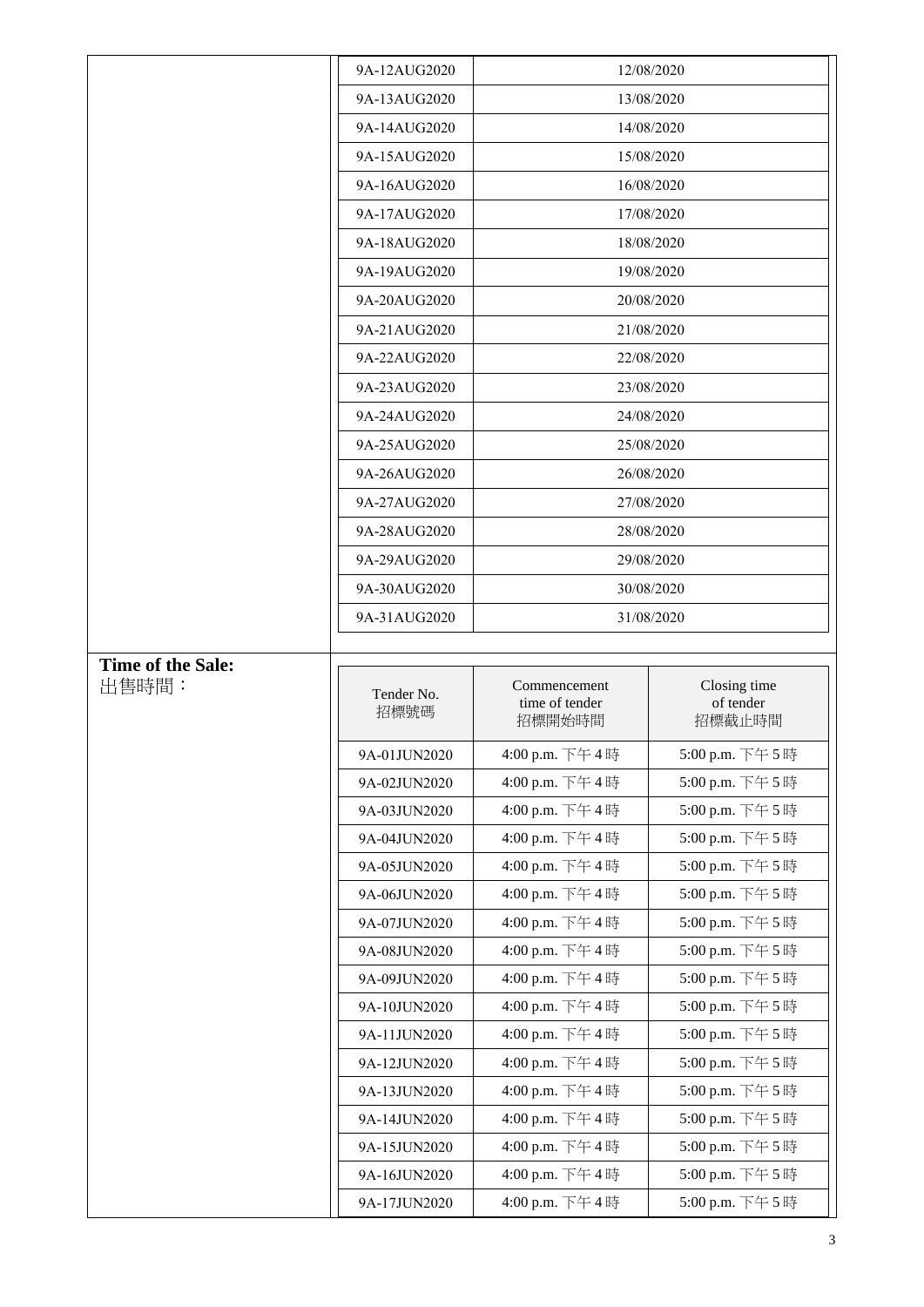| 9A-18JUN2020 | 4:00 p.m. 下午4時 | 5:00 p.m. 下午5時 |
|--------------|----------------|----------------|
| 9A-19JUN2020 | 4:00 p.m. 下午4時 | 5:00 p.m. 下午5時 |
| 9A-20JUN2020 | 4:00 p.m. 下午4時 | 5:00 p.m. 下午5時 |
| 9A-21JUN2020 | 4:00 p.m. 下午4時 | 5:00 p.m. 下午5時 |
| 9A-22JUN2020 | 4:00 p.m. 下午4時 | 5:00 p.m. 下午5時 |
| 9A-23JUN2020 | 4:00 p.m. 下午4時 | 5:00 p.m. 下午5時 |
| 9A-24JUN2020 | 4:00 p.m. 下午4時 | 5:00 p.m. 下午5時 |
| 9A-25JUN2020 | 4:00 p.m. 下午4時 | 5:00 p.m. 下午5時 |
| 9A-26JUN2020 | 4:00 p.m. 下午4時 | 5:00 p.m. 下午5時 |
| 9A-27JUN2020 | 4:00 p.m. 下午4時 | 5:00 p.m. 下午5時 |
| 9A-28JUN2020 | 4:00 p.m. 下午4時 | 5:00 p.m. 下午5時 |
| 9A-29JUN2020 | 4:00 p.m. 下午4時 | 5:00 p.m. 下午5時 |
| 9A-30JUN2020 | 4:00 p.m. 下午4時 | 5:00 p.m. 下午5時 |
| 9A-01JUL2020 | 4:00 p.m. 下午4時 | 5:00 p.m. 下午5時 |
| 9A-02JUL2020 | 4:00 p.m. 下午4時 | 5:00 p.m. 下午5時 |
| 9A-03JUL2020 | 4:00 p.m. 下午4時 | 5:00 p.m. 下午5時 |
| 9A-04JUL2020 | 4:00 p.m. 下午4時 | 5:00 p.m. 下午5時 |
| 9A-05JUL2020 | 4:00 p.m. 下午4時 | 5:00 p.m. 下午5時 |
| 9A-06JUL2020 | 4:00 p.m. 下午4時 | 5:00 p.m. 下午5時 |
| 9A-07JUL2020 | 4:00 p.m. 下午4時 | 5:00 p.m. 下午5時 |
| 9A-08JUL2020 | 4:00 p.m. 下午4時 | 5:00 p.m. 下午5時 |
| 9A-09JUL2020 | 4:00 p.m. 下午4時 | 5:00 p.m. 下午5時 |
| 9A-10JUL2020 | 4:00 p.m. 下午4時 | 5:00 p.m. 下午5時 |
| 9A-11JUL2020 | 4:00 p.m. 下午4時 | 5:00 p.m. 下午5時 |
| 9A-12JUL2020 | 4:00 p.m. 下午4時 | 5:00 p.m. 下午5時 |
| 9A-13JUL2020 | 4:00 p.m. 下午4時 | 5:00 p.m. 下午5時 |
| 9A-14JUL2020 | 4:00 p.m. 下午4時 | 5:00 p.m. 下午5時 |
| 9A-15JUL2020 | 4:00 p.m. 下午4時 | 5:00 p.m. 下午5時 |
| 9A-16JUL2020 | 4:00 p.m. 下午4時 | 5:00 p.m. 下午5時 |
| 9A-17JUL2020 | 4:00 p.m. 下午4時 | 5:00 p.m. 下午5時 |
| 9A-18JUL2020 | 4:00 p.m. 下午4時 | 5:00 p.m. 下午5時 |
| 9A-19JUL2020 | 4:00 p.m. 下午4時 | 5:00 p.m. 下午5時 |
| 9A-20JUL2020 | 4:00 p.m. 下午4時 | 5:00 p.m. 下午5時 |
| 9A-21JUL2020 | 4:00 p.m. 下午4時 | 5:00 p.m. 下午5時 |
| 9A-22JUL2020 | 4:00 p.m. 下午4時 | 5:00 p.m. 下午5時 |
| 9A-23JUL2020 | 4:00 p.m. 下午4時 | 5:00 p.m. 下午5時 |
| 9A-24JUL2020 | 4:00 p.m. 下午4時 | 5:00 p.m. 下午5時 |
| 9A-25JUL2020 | 4:00 p.m. 下午4時 | 5:00 p.m. 下午5時 |
| 9A-26JUL2020 | 4:00 p.m. 下午4時 | 5:00 p.m. 下午5時 |
| 9A-27JUL2020 | 4:00 p.m. 下午4時 | 5:00 p.m. 下午5時 |
| 9A-28JUL2020 | 4:00 p.m. 下午4時 | 5:00 p.m. 下午5時 |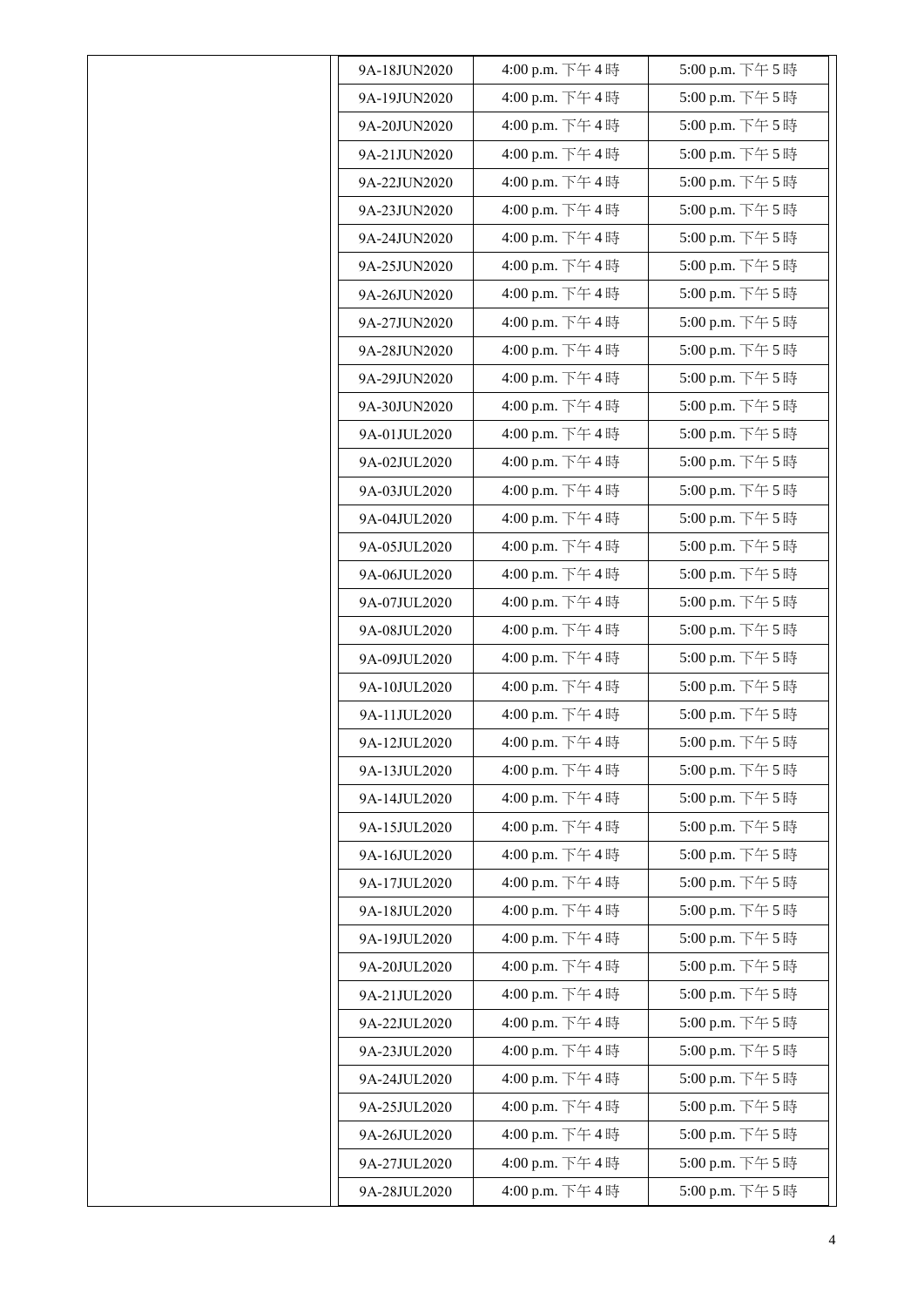|                           | 9A-29JUL2020  | 4:00 p.m. 下午4時                                                      | 5:00 p.m. 下午5時  |
|---------------------------|---------------|---------------------------------------------------------------------|-----------------|
|                           | 9A-30JUL2020  | 4:00 p.m. 下午4時                                                      | 5:00 p.m. 下午 5時 |
|                           | 9A-31JUL2020  | 4:00 p.m. 下午4時                                                      | 5:00 p.m. 下午5時  |
|                           | 9A-01AUG2020  | 4:00 p.m. 下午4時                                                      | 5:00 p.m. 下午5時  |
|                           | 9A-02AUG2020  | 4:00 p.m. 下午4時                                                      | 5:00 p.m. 下午5時  |
|                           | 9A-03AUG2020  | 4:00 p.m. 下午4時                                                      | 5:00 p.m. 下午5時  |
|                           | 9A-04AUG2020  | 4:00 p.m. 下午4時                                                      | 5:00 p.m. 下午5時  |
|                           | 9A-05AUG2020  | 4:00 p.m. 下午4時                                                      | 5:00 p.m. 下午5時  |
|                           | 9A-06AUG2020  | 4:00 p.m. 下午4時                                                      | 5:00 p.m. 下午5時  |
|                           | 9A-07AUG2020  | 4:00 p.m. 下午4時                                                      | 5:00 p.m. 下午5時  |
|                           | 9A-08AUG2020  | 4:00 p.m. 下午4時                                                      | 5:00 p.m. 下午5時  |
|                           | 9A-09AUG2020  | 4:00 p.m. 下午4時                                                      | 5:00 p.m. 下午5時  |
|                           | 9A-10AUG2020  | 4:00 p.m. 下午4時                                                      | 5:00 p.m. 下午5時  |
|                           | 9A-11AUG2020  | 4:00 p.m. 下午4時                                                      | 5:00 p.m. 下午5時  |
|                           | 9A-12AUG2020  | 4:00 p.m. 下午4時                                                      | 5:00 p.m. 下午5時  |
|                           | 9A-13AUG2020  | 4:00 p.m. 下午4時                                                      | 5:00 p.m. 下午5時  |
|                           | 9A-14AUG2020  | 4:00 p.m. 下午4時                                                      | 5:00 p.m. 下午5時  |
|                           | 9A-15AUG2020  | 4:00 p.m. 下午4時                                                      | 5:00 p.m. 下午5時  |
|                           | 9A-16AUG2020  | 4:00 p.m. 下午4時                                                      | 5:00 p.m. 下午5時  |
|                           | 9A-17AUG2020  | 4:00 p.m. 下午4時                                                      | 5:00 p.m. 下午5時  |
|                           | 9A-18AUG2020  | 4:00 p.m. 下午4時                                                      | 5:00 p.m. 下午5時  |
|                           | 9A-19AUG2020  | 4:00 p.m. 下午4時                                                      | 5:00 p.m. 下午5時  |
|                           | 9A-20AUG2020  | 4:00 p.m. 下午4時                                                      | 5:00 p.m. 下午5時  |
|                           | 9A-21AUG2020  | 4:00 p.m. 下午4時                                                      | 5:00 p.m. 下午5時  |
|                           | 9A-22AUG2020  | 4:00 p.m. 下午4時                                                      | 5:00 p.m. 下午5時  |
|                           | 9A-23AUG2020  | 4:00 p.m. 下午4時                                                      | 5:00 p.m. 下午5時  |
|                           | 9A-24AUG2020  | 4:00 p.m. 下午4時                                                      | 5:00 p.m. 下午5時  |
|                           | 9A-25AUG2020  | 4:00 p.m. 下午4時                                                      | 5:00 p.m. 下午5時  |
|                           | 9A-26AUG2020  | 4:00 p.m. 下午4時                                                      | 5:00 p.m. 下午5時  |
|                           | 9A-27AUG2020  | 4:00 p.m. 下午4時                                                      | 5:00 p.m. 下午5時  |
|                           | 9A-28AUG2020  | 4:00 p.m. 下午4時                                                      | 5:00 p.m. 下午5時  |
|                           | 9A-29AUG2020  | 4:00 p.m. 下午4時                                                      | 5:00 p.m. 下午5時  |
|                           | 9A-30AUG2020  | 4:00 p.m. 下午4時                                                      | 5:00 p.m. 下午5時  |
|                           | 9A-31AUG2020  | 4:00 p.m. 下午4時                                                      | 5:00 p.m. 下午5時  |
|                           |               | (Note : please refer to "Other matters" below)<br>(注意: 請參閱下文「其他事項」) |                 |
| Place where the sale will |               | B/F of Railway Plaza, No.39 Chatham Road South, Tsim Sha            |                 |
| take place:<br>出售地點:      | Tsui, Kowloon | 九龍尖沙咀漆咸道南 39 號鐵路大廈地庫                                                |                 |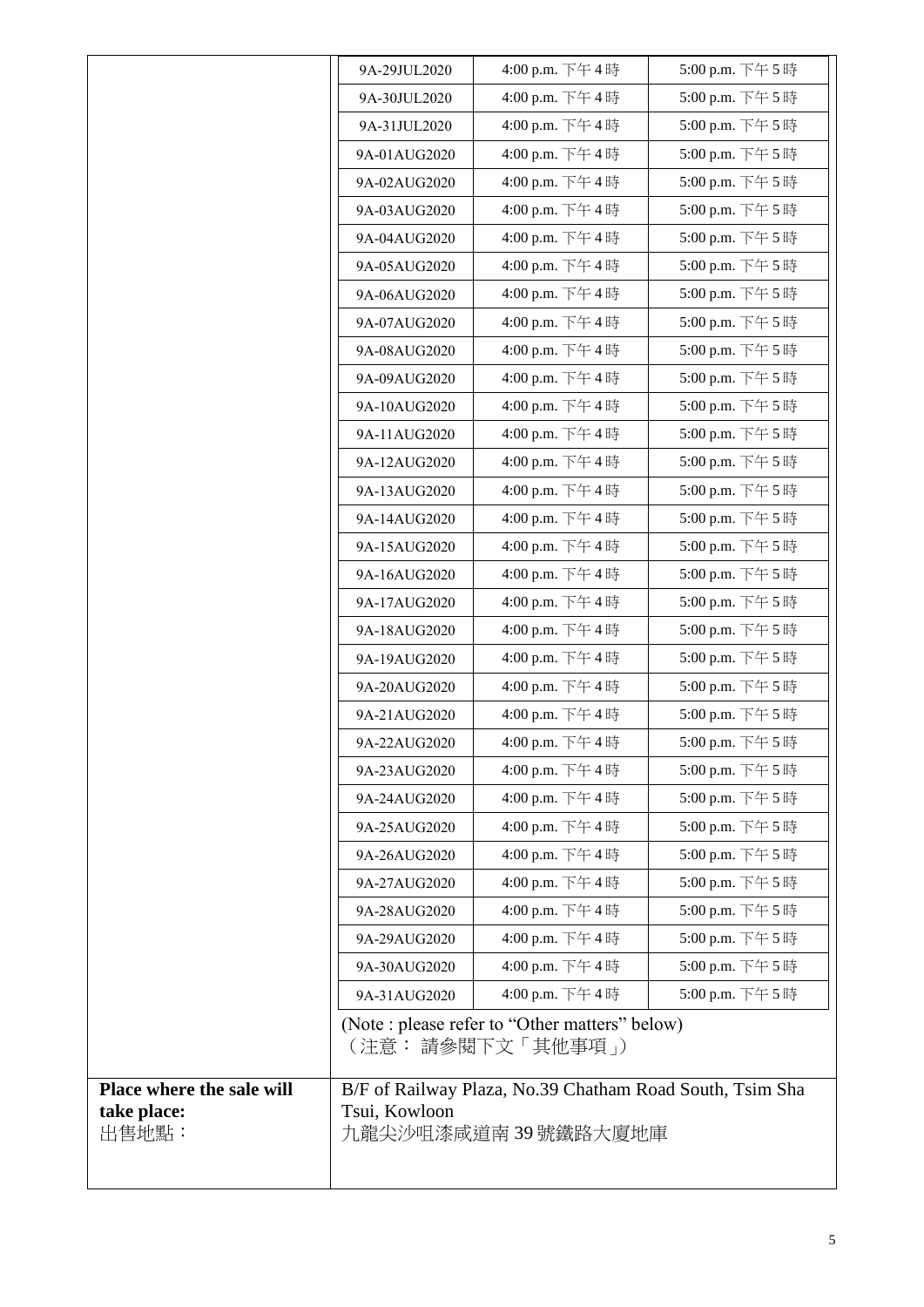| <b>Number of specified</b> |
|----------------------------|
| residential properties     |
| that will be offered to be |
| sold:                      |
| 將提供出售的指明住宅物                |
| 業的數目                       |
|                            |

**Description of the residential properties that will be offered to be sold:** 將提供出售的指明住宅物業的描述:

The following flat(s):

以下單位 :

## 9&10A

**The method to be used to determine the order of priority in which each of the persons interested in purchasing any of the specified residential properties may select the residential property that the person wishes to purchase:** 

將會使用何種方法,決定有意購買該等指明住宅物業的每名人士可揀選其意欲購買的住宅 物業的優先次序:

Subject to other matters, sale by tender - see details and particulars in the tender notices. Details and particulars in the tender notices under different Tender No. are different. 受制於其他事項,以招標方式出售 - 請參閱指明住宅物業的招標公告的細節和詳情。不同 招標號碼下招標公告的細節和詳情會有不同。

During the following periods, the tender notices and other relevant tender documents of the specified residential properties will be made available for collection free of charge at B/F, Railway Plaza, No.39 Chatham Road South, Tsim Sha Tsui, Kowloon:-

於以下時段,招標公告及其他有關招標文件可於九龍尖沙咀漆咸道南39號鐵路大廈地庫免 費領取:

| Tender No.   | Specified residential properties that will be<br>offered to be sold<br>招標號碼<br>將提供出售的指明住宅物業的數目     |                                       | Tender notice and other relevant tender documents<br>will be made available for collection during the<br>following periods<br>於以下時段,招標公告及<br>其他相關招標文件可供領取 |  |
|--------------|----------------------------------------------------------------------------------------------------|---------------------------------------|-----------------------------------------------------------------------------------------------------------------------------------------------------------|--|
|              |                                                                                                    | Date<br>(Day/Month/Year)<br>日期(日/月/年) | Time<br>時間                                                                                                                                                |  |
| 9A-01JUN2020 | All the specified residential properties set out in<br>the Sales Arrangements<br>所有於銷售安排中列出的指明住宅物業 | 01/06/2020                            | 3:00 p.m. to 5:00 p.m.<br>下午3時至下午5時                                                                                                                       |  |
| 9A-02JUN2020 | All the available and remaining<br>specified properties<br>所有可供出售及餘下的指明住宅物業                        | 02/06/2020                            | 3:00 p.m. to 5:00 p.m.<br>下午3時至下午5時                                                                                                                       |  |
| 9A-03JUN2020 | All the available and remaining<br>specified properties<br>所有可供出售及餘下的指明住宅物業                        | 03/06/2020                            | 3:00 p.m. to 5:00 p.m.<br>下午3時至下午5時                                                                                                                       |  |
| 9A-04JUN2020 | All the available and remaining<br>specified properties<br>所有可供出售及餘下的指明住宅物業                        | 04/06/2020                            | 3:00 p.m. to 5:00 p.m.<br>下午3時至下午5時                                                                                                                       |  |
| 9A-05JUN2020 | All the available and remaining<br>specified properties<br>所有可供出售及餘下的指明住宅物業                        | 05/06/2020                            | 3:00 p.m. to 5:00 p.m.<br>下午3時至下午5時                                                                                                                       |  |
| 9A-06JUN2020 | All the available and remaining<br>specified properties<br>所有可供出售及餘下的指明住宅物業                        | 06/06/2020                            | 3:00 p.m. to 5:00 p.m.<br>下午3時至下午5時                                                                                                                       |  |
| 9A-07JUN2020 | All the available and remaining<br>specified properties<br>所有可供出售及餘下的指明住宅物業                        | 07/06/2020                            | 3:00 p.m. to 5:00 p.m.<br>下午3時至下午5時                                                                                                                       |  |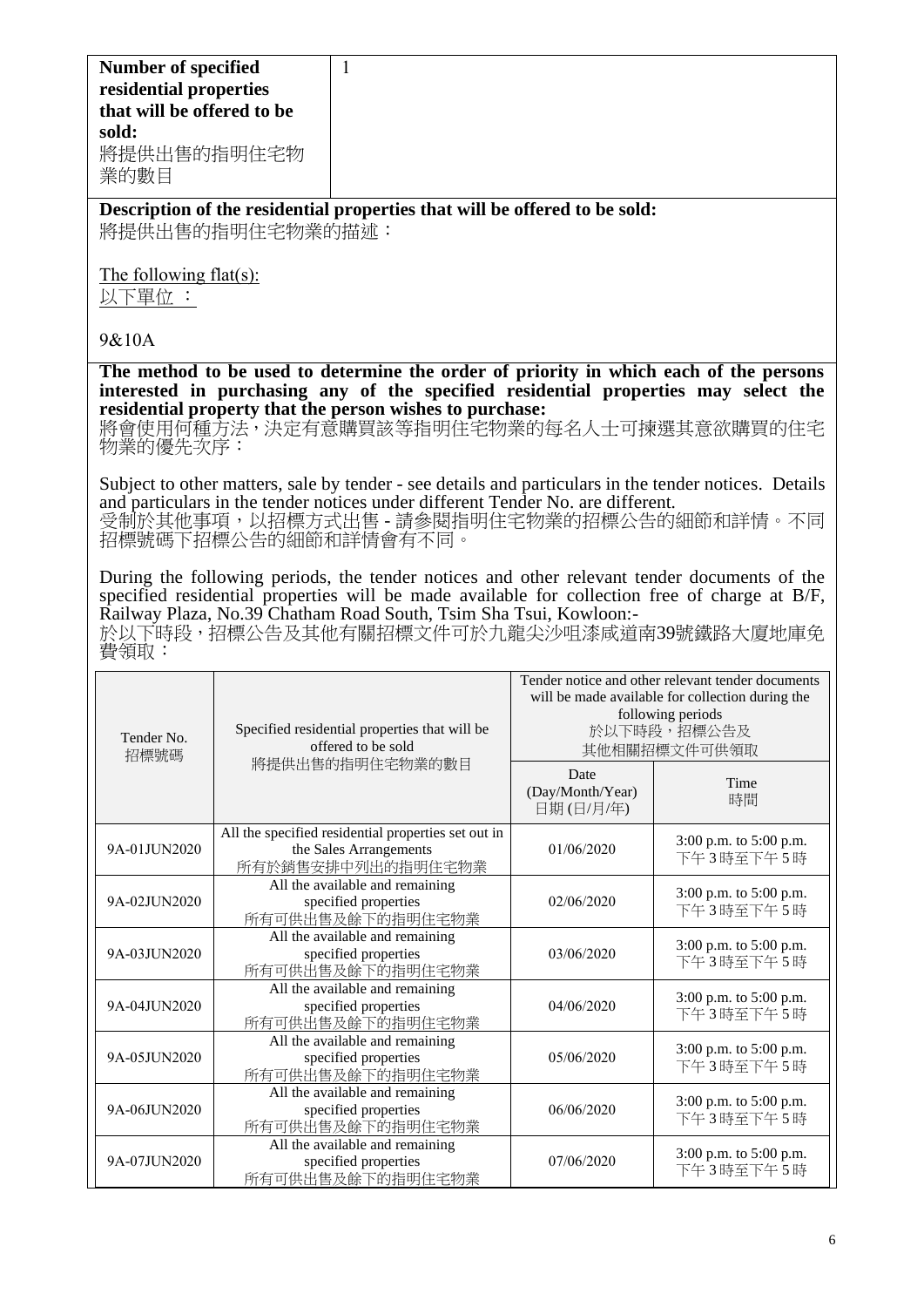| 9A-08JUN2020 | All the available and remaining<br>specified properties<br>所有可供出售及餘下的指明住宅物業 | 08/06/2020 | 3:00 p.m. to 5:00 p.m.<br>下午3時至下午5時 |
|--------------|-----------------------------------------------------------------------------|------------|-------------------------------------|
| 9A-09JUN2020 | All the available and remaining<br>specified properties<br>所有可供出售及餘下的指明住宅物業 | 09/06/2020 | 3:00 p.m. to 5:00 p.m.<br>下午3時至下午5時 |
| 9A-10JUN2020 | All the available and remaining<br>specified properties<br>所有可供出售及餘下的指明住宅物業 | 10/06/2020 | 3:00 p.m. to 5:00 p.m.<br>下午3時至下午5時 |
| 9A-11JUN2020 | All the available and remaining<br>specified properties<br>所有可供出售及餘下的指明住宅物業 | 11/06/2020 | 3:00 p.m. to 5:00 p.m.<br>下午3時至下午5時 |
| 9A-12JUN2020 | All the available and remaining<br>specified properties<br>所有可供出售及餘下的指明住宅物業 | 12/06/2020 | 3:00 p.m. to 5:00 p.m.<br>下午3時至下午5時 |
| 9A-13JUN2020 | All the available and remaining<br>specified properties<br>所有可供出售及餘下的指明住宅物業 | 13/06/2020 | 3:00 p.m. to 5:00 p.m.<br>下午3時至下午5時 |
| 9A-14JUN2020 | All the available and remaining<br>specified properties<br>所有可供出售及餘下的指明住宅物業 | 14/06/2020 | 3:00 p.m. to 5:00 p.m.<br>下午3時至下午5時 |
| 9A-15JUN2020 | All the available and remaining<br>specified properties<br>所有可供出售及餘下的指明住宅物業 | 15/06/2020 | 3:00 p.m. to 5:00 p.m.<br>下午3時至下午5時 |
| 9A-16JUN2020 | All the available and remaining<br>specified properties<br>所有可供出售及餘下的指明住宅物業 | 16/06/2020 | 3:00 p.m. to 5:00 p.m.<br>下午3時至下午5時 |
| 9A-17JUN2020 | All the available and remaining<br>specified properties<br>所有可供出售及餘下的指明住宅物業 | 17/06/2020 | 3:00 p.m. to 5:00 p.m.<br>下午3時至下午5時 |
| 9A-18JUN2020 | All the available and remaining<br>specified properties<br>所有可供出售及餘下的指明住宅物業 | 18/06/2020 | 3:00 p.m. to 5:00 p.m.<br>下午3時至下午5時 |
| 9A-19JUN2020 | All the available and remaining<br>specified properties<br>所有可供出售及餘下的指明住宅物業 | 19/06/2020 | 3:00 p.m. to 5:00 p.m.<br>下午3時至下午5時 |
| 9A-20JUN2020 | All the available and remaining<br>specified properties<br>所有可供出售及餘下的指明住宅物業 | 20/06/2020 | 3:00 p.m. to 5:00 p.m.<br>下午3時至下午5時 |
| 9A-21JUN2020 | All the available and remaining<br>specified properties<br>所有可供出售及餘下的指明住宅物業 | 21/06/2020 | 3:00 p.m. to 5:00 p.m.<br>下午3時至下午5時 |
| 9A-22JUN2020 | All the available and remaining<br>specified properties<br>所有可供出售及餘下的指明住宅物業 | 22/06/2020 | 3:00 p.m. to 5:00 p.m.<br>下午3時至下午5時 |
| 9A-23JUN2020 | All the available and remaining<br>specified properties<br>所有可供出售及餘下的指明住宅物業 | 23/06/2020 | 3:00 p.m. to 5:00 p.m.<br>下午3時至下午5時 |
| 9A-24JUN2020 | All the available and remaining<br>specified properties<br>所有可供出售及餘下的指明住宅物業 | 24/06/2020 | 3:00 p.m. to 5:00 p.m.<br>下午3時至下午5時 |
| 9A-25JUN2020 | All the available and remaining<br>specified properties<br>所有可供出售及餘下的指明住宅物業 | 25/06/2020 | 3:00 p.m. to 5:00 p.m.<br>下午3時至下午5時 |
| 9A-26JUN2020 | All the available and remaining<br>specified properties<br>所有可供出售及餘下的指明住宅物業 | 26/06/2020 | 3:00 p.m. to 5:00 p.m.<br>下午3時至下午5時 |
| 9A-27JUN2020 | All the available and remaining<br>specified properties<br>所有可供出售及餘下的指明住宅物業 | 27/06/2020 | 3:00 p.m. to 5:00 p.m.<br>下午3時至下午5時 |
| 9A-28JUN2020 | All the available and remaining<br>specified properties<br>所有可供出售及餘下的指明住宅物業 | 28/06/2020 | 3:00 p.m. to 5:00 p.m.<br>下午3時至下午5時 |
| 9A-29JUN2020 | All the available and remaining<br>specified properties<br>所有可供出售及餘下的指明住宅物業 | 29/06/2020 | 3:00 p.m. to 5:00 p.m.<br>下午3時至下午5時 |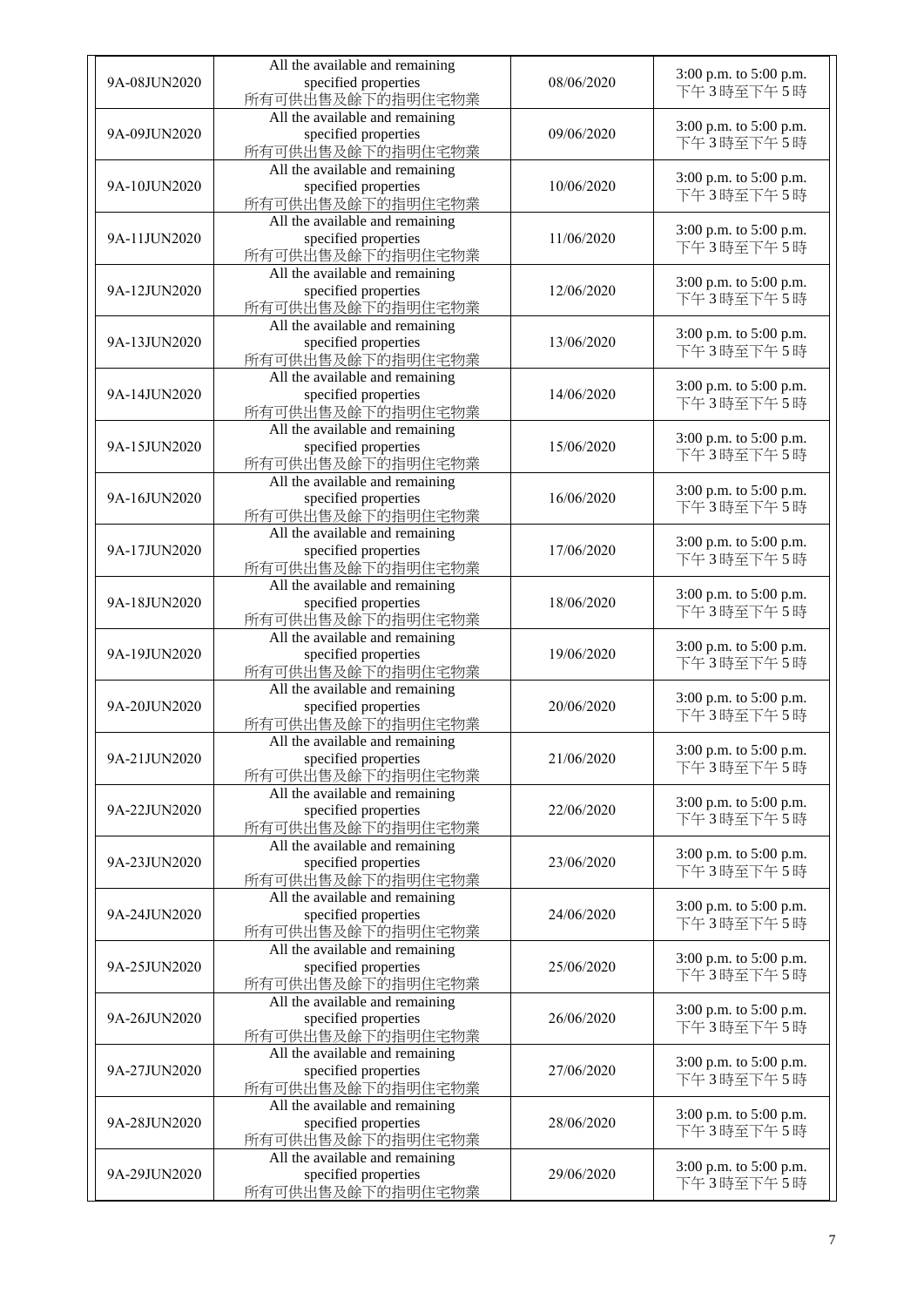| 9A-30JUN2020 | All the available and remaining<br>specified properties<br>所有可供出售及餘下的指明住宅物業 | 30/06/2020 | 3:00 p.m. to 5:00 p.m.<br>下午3時至下午5時 |
|--------------|-----------------------------------------------------------------------------|------------|-------------------------------------|
| 9A-01JUL2020 | All the available and remaining<br>specified properties<br>所有可供出售及餘下的指明住宅物業 | 01/07/2020 | 3:00 p.m. to 5:00 p.m.<br>下午3時至下午5時 |
| 9A-02JUL2020 | All the available and remaining<br>specified properties<br>所有可供出售及餘下的指明住宅物業 | 02/07/2020 | 3:00 p.m. to 5:00 p.m.<br>下午3時至下午5時 |
| 9A-03JUL2020 | All the available and remaining<br>specified properties<br>所有可供出售及餘下的指明住宅物業 | 03/07/2020 | 3:00 p.m. to 5:00 p.m.<br>下午3時至下午5時 |
| 9A-04JUL2020 | All the available and remaining<br>specified properties<br>所有可供出售及餘下的指明住宅物業 | 04/07/2020 | 3:00 p.m. to 5:00 p.m.<br>下午3時至下午5時 |
| 9A-05JUL2020 | All the available and remaining<br>specified properties<br>所有可供出售及餘下的指明住宅物業 | 05/07/2020 | 3:00 p.m. to 5:00 p.m.<br>下午3時至下午5時 |
| 9A-06JUL2020 | All the available and remaining<br>specified properties<br>所有可供出售及餘下的指明住宅物業 | 06/07/2020 | 3:00 p.m. to 5:00 p.m.<br>下午3時至下午5時 |
| 9A-07JUL2020 | All the available and remaining<br>specified properties<br>所有可供出售及餘下的指明住宅物業 | 07/07/2020 | 3:00 p.m. to 5:00 p.m.<br>下午3時至下午5時 |
| 9A-08JUL2020 | All the available and remaining<br>specified properties<br>所有可供出售及餘下的指明住宅物業 | 08/07/2020 | 3:00 p.m. to 5:00 p.m.<br>下午3時至下午5時 |
| 9A-09JUL2020 | All the available and remaining<br>specified properties<br>所有可供出售及餘下的指明住宅物業 | 09/07/2020 | 3:00 p.m. to 5:00 p.m.<br>下午3時至下午5時 |
| 9A-10JUL2020 | All the available and remaining<br>specified properties<br>所有可供出售及餘下的指明住宅物業 | 10/07/2020 | 3:00 p.m. to 5:00 p.m.<br>下午3時至下午5時 |
| 9A-11JUL2020 | All the available and remaining<br>specified properties<br>所有可供出售及餘下的指明住宅物業 | 11/07/2020 | 3:00 p.m. to 5:00 p.m.<br>下午3時至下午5時 |
| 9A-12JUL2020 | All the available and remaining<br>specified properties<br>所有可供出售及餘下的指明住宅物業 | 12/07/2020 | 3:00 p.m. to 5:00 p.m.<br>下午3時至下午5時 |
| 9A-13JUL2020 | All the available and remaining<br>specified properties<br>所有可供出售及餘下的指明住宅物業 | 13/07/2020 | 3:00 p.m. to 5:00 p.m.<br>下午3時至下午5時 |
| 9A-14JUL2020 | All the available and remaining<br>specified properties<br>所有可供出售及餘下的指明住宅物業 | 14/07/2020 | 3:00 p.m. to 5:00 p.m.<br>下午3時至下午5時 |
| 9A-15JUL2020 | All the available and remaining<br>specified properties<br>所有可供出售及餘下的指明住宅物業 | 15/07/2020 | 3:00 p.m. to 5:00 p.m.<br>下午3時至下午5時 |
| 9A-16JUL2020 | All the available and remaining<br>specified properties<br>所有可供出售及餘下的指明住宅物業 | 16/07/2020 | 3:00 p.m. to 5:00 p.m.<br>下午3時至下午5時 |
| 9A-17JUL2020 | All the available and remaining<br>specified properties<br>所有可供出售及餘下的指明住宅物業 | 17/07/2020 | 3:00 p.m. to 5:00 p.m.<br>下午3時至下午5時 |
| 9A-18JUL2020 | All the available and remaining<br>specified properties<br>所有可供出售及餘下的指明住宅物業 | 18/07/2020 | 3:00 p.m. to 5:00 p.m.<br>下午3時至下午5時 |
| 9A-19JUL2020 | All the available and remaining<br>specified properties<br>所有可供出售及餘下的指明住宅物業 | 19/07/2020 | 3:00 p.m. to 5:00 p.m.<br>下午3時至下午5時 |
| 9A-20JUL2020 | All the available and remaining<br>specified properties<br>所有可供出售及餘下的指明住宅物業 | 20/07/2020 | 3:00 p.m. to 5:00 p.m.<br>下午3時至下午5時 |
| 9A-21JUL2020 | All the available and remaining<br>specified properties<br>所有可供出售及餘下的指明住宅物業 | 21/07/2020 | 3:00 p.m. to 5:00 p.m.<br>下午3時至下午5時 |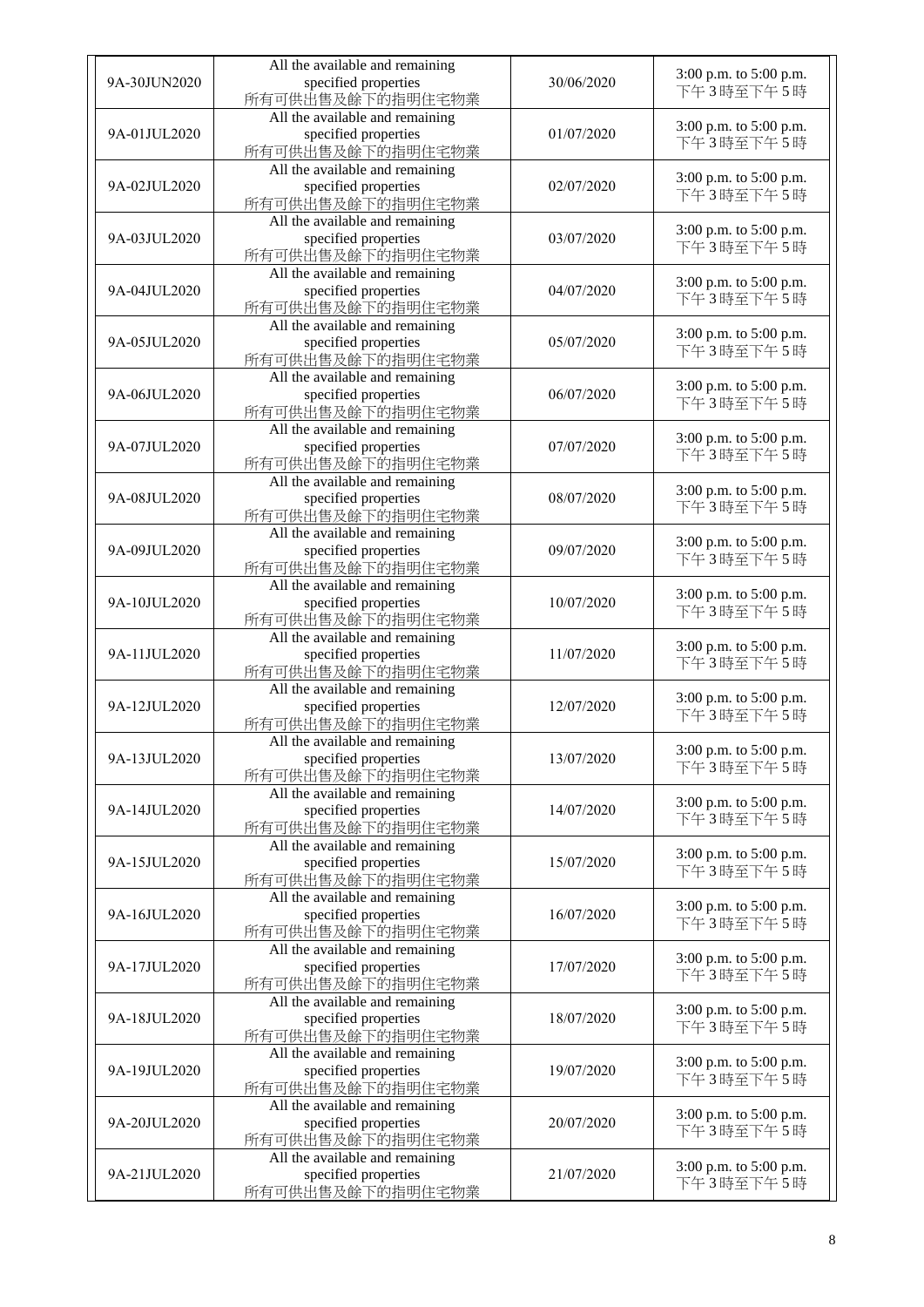| 9A-22JUL2020 | All the available and remaining<br>specified properties<br>所有可供出售及餘下的指明住宅物業 | 22/07/2020 | 3:00 p.m. to 5:00 p.m.<br>下午3時至下午5時 |
|--------------|-----------------------------------------------------------------------------|------------|-------------------------------------|
| 9A-23JUL2020 | All the available and remaining<br>specified properties<br>所有可供出售及餘下的指明住宅物業 | 23/07/2020 | 3:00 p.m. to 5:00 p.m.<br>下午3時至下午5時 |
| 9A-24JUL2020 | All the available and remaining<br>specified properties<br>所有可供出售及餘下的指明住宅物業 | 24/07/2020 | 3:00 p.m. to 5:00 p.m.<br>下午3時至下午5時 |
| 9A-25JUL2020 | All the available and remaining<br>specified properties<br>所有可供出售及餘下的指明住宅物業 | 25/07/2020 | 3:00 p.m. to 5:00 p.m.<br>下午3時至下午5時 |
| 9A-26JUL2020 | All the available and remaining<br>specified properties<br>所有可供出售及餘下的指明住宅物業 | 26/07/2020 | 3:00 p.m. to 5:00 p.m.<br>下午3時至下午5時 |
| 9A-27JUL2020 | All the available and remaining<br>specified properties<br>所有可供出售及餘下的指明住宅物業 | 27/07/2020 | 3:00 p.m. to 5:00 p.m.<br>下午3時至下午5時 |
| 9A-28JUL2020 | All the available and remaining<br>specified properties<br>所有可供出售及餘下的指明住宅物業 | 28/07/2020 | 3:00 p.m. to 5:00 p.m.<br>下午3時至下午5時 |
| 9A-29JUL2020 | All the available and remaining<br>specified properties<br>所有可供出售及餘下的指明住宅物業 | 29/07/2020 | 3:00 p.m. to 5:00 p.m.<br>下午3時至下午5時 |
| 9A-30JUL2020 | All the available and remaining<br>specified properties<br>所有可供出售及餘下的指明住宅物業 | 30/07/2020 | 3:00 p.m. to 5:00 p.m.<br>下午3時至下午5時 |
| 9A-31JUL2020 | All the available and remaining<br>specified properties<br>所有可供出售及餘下的指明住宅物業 | 31/07/2020 | 3:00 p.m. to 5:00 p.m.<br>下午3時至下午5時 |
| 9A-01AUG2020 | All the available and remaining<br>specified properties<br>所有可供出售及餘下的指明住宅物業 | 01/08/2020 | 3:00 p.m. to 5:00 p.m.<br>下午3時至下午5時 |
| 9A-02AUG2020 | All the available and remaining<br>specified properties<br>所有可供出售及餘下的指明住宅物業 | 02/08/2020 | 3:00 p.m. to 5:00 p.m.<br>下午3時至下午5時 |
| 9A-03AUG2020 | All the available and remaining<br>specified properties<br>所有可供出售及餘下的指明住宅物業 | 03/08/2020 | 3:00 p.m. to 5:00 p.m.<br>下午3時至下午5時 |
| 9A-04AUG2020 | All the available and remaining<br>specified properties<br>所有可供出售及餘下的指明住宅物業 | 04/08/2020 | 3:00 p.m. to 5:00 p.m.<br>下午3時至下午5時 |
| 9A-05AUG2020 | All the available and remaining<br>specified properties<br>所有可供出售及餘下的指明住宅物業 | 05/08/2020 | 3:00 p.m. to 5:00 p.m.<br>下午3時至下午5時 |
| 9A-06AUG2020 | All the available and remaining<br>specified properties<br>所有可供出售及餘下的指明住宅物業 | 06/08/2020 | 3:00 p.m. to 5:00 p.m.<br>下午3時至下午5時 |
| 9A-07AUG2020 | All the available and remaining<br>specified properties<br>所有可供出售及餘下的指明住宅物業 | 07/08/2020 | 3:00 p.m. to 5:00 p.m.<br>下午3時至下午5時 |
| 9A-08AUG2020 | All the available and remaining<br>specified properties<br>所有可供出售及餘下的指明住宅物業 | 08/08/2020 | 3:00 p.m. to 5:00 p.m.<br>下午3時至下午5時 |
| 9A-09AUG2020 | All the available and remaining<br>specified properties<br>所有可供出售及餘下的指明住宅物業 | 09/08/2020 | 3:00 p.m. to 5:00 p.m.<br>下午3時至下午5時 |
| 9A-10AUG2020 | All the available and remaining<br>specified properties<br>所有可供出售及餘下的指明住宅物業 | 10/08/2020 | 3:00 p.m. to 5:00 p.m.<br>下午3時至下午5時 |
| 9A-11AUG2020 | All the available and remaining<br>specified properties<br>所有可供出售及餘下的指明住宅物業 | 11/08/2020 | 3:00 p.m. to 5:00 p.m.<br>下午3時至下午5時 |
| 9A-12AUG2020 | All the available and remaining<br>specified properties<br>所有可供出售及餘下的指明住宅物業 | 12/08/2020 | 3:00 p.m. to 5:00 p.m.<br>下午3時至下午5時 |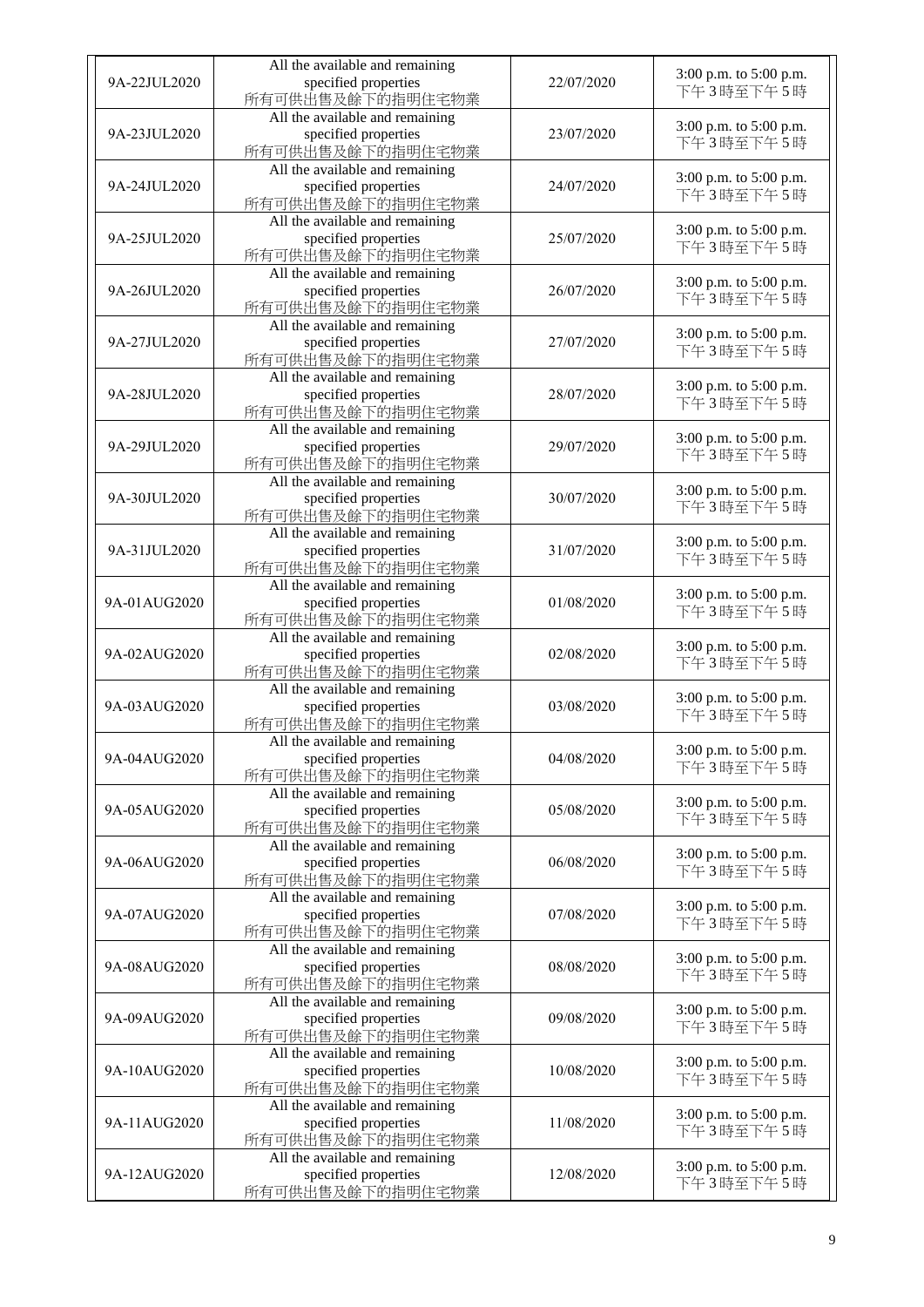|              | All the available and remaining                         |            |                                     |
|--------------|---------------------------------------------------------|------------|-------------------------------------|
| 9A-13AUG2020 | specified properties                                    | 13/08/2020 | 3:00 p.m. to 5:00 p.m.              |
|              | 所有可供出售及餘下的指明住宅物業                                        |            | 下午3時至下午5時                           |
|              | All the available and remaining                         |            | 3:00 p.m. to 5:00 p.m.              |
| 9A-14AUG2020 | specified properties                                    | 14/08/2020 | 下午3時至下午5時                           |
|              | 所有可供出售及餘下的指明住宅物業                                        |            |                                     |
|              | All the available and remaining                         |            | 3:00 p.m. to 5:00 p.m.              |
| 9A-15AUG2020 | specified properties<br>所有可供出售及餘下的指明住宅物業                | 15/08/2020 | 下午3時至下午5時                           |
|              | All the available and remaining                         |            |                                     |
| 9A-16AUG2020 | specified properties                                    | 16/08/2020 | 3:00 p.m. to 5:00 p.m.              |
|              | 所有可供出售及餘下的指明住宅物業                                        |            | 下午3時至下午5時                           |
|              | All the available and remaining                         |            |                                     |
| 9A-17AUG2020 | specified properties                                    | 17/08/2020 | 3:00 p.m. to 5:00 p.m.<br>下午3時至下午5時 |
|              | 所有可供出售及餘下的指明住宅物業                                        |            |                                     |
|              | All the available and remaining                         |            | 3:00 p.m. to 5:00 p.m.              |
| 9A-18AUG2020 | specified properties                                    | 18/08/2020 | 下午3時至下午5時                           |
|              | 所有可供出售及餘下的指明住宅物業                                        |            |                                     |
| 9A-19AUG2020 | All the available and remaining<br>specified properties | 19/08/2020 | 3:00 p.m. to 5:00 p.m.              |
|              | 所有可供出售及餘下的指明住宅物業                                        |            | 下午3時至下午5時                           |
|              | All the available and remaining                         |            |                                     |
| 9A-20AUG2020 | specified properties                                    | 20/08/2020 | 3:00 p.m. to 5:00 p.m.              |
|              | 所有可供出售及餘下的指明住宅物業                                        |            | 下午3時至下午5時                           |
|              | All the available and remaining                         |            | 3:00 p.m. to 5:00 p.m.              |
| 9A-21AUG2020 | specified properties                                    | 21/08/2020 | 下午3時至下午5時                           |
|              | 所有可供出售及餘下的指明住宅物業                                        |            |                                     |
|              | All the available and remaining                         |            | 3:00 p.m. to 5:00 p.m.              |
| 9A-22AUG2020 | specified properties<br>所有可供出售及餘下的指明住宅物業                | 22/08/2020 | 下午3時至下午5時                           |
|              | All the available and remaining                         |            |                                     |
| 9A-23AUG2020 | specified properties                                    | 23/08/2020 | 3:00 p.m. to 5:00 p.m.              |
|              | 所有可供出售及餘下的指明住宅物業                                        |            | 下午3時至下午5時                           |
|              | All the available and remaining                         |            | 3:00 p.m. to 5:00 p.m.              |
| 9A-24AUG2020 | specified properties                                    | 24/08/2020 | 下午3時至下午5時                           |
|              | 所有可供出售及餘下的指明住宅物業                                        |            |                                     |
|              | All the available and remaining                         |            | 3:00 p.m. to 5:00 p.m.              |
| 9A-25AUG2020 | specified properties<br>所有可供出售及餘下的指明住宅物業                | 25/08/2020 | 下午3時至下午5時                           |
|              | All the available and remaining                         |            |                                     |
| 9A-26AUG2020 | specified properties                                    | 26/08/2020 | 3:00 p.m. to 5:00 p.m.              |
|              | 所有可供出售及餘下的指明住宅物業                                        |            | 下午3時至下午5時                           |
|              | All the available and remaining                         |            | 3:00 p.m. to 5:00 p.m.              |
| 9A-27AUG2020 | specified properties                                    | 27/08/2020 | 下午3時至下午5時                           |
|              | 所有可供出售及餘下的指明住宅物業                                        |            |                                     |
|              | All the available and remaining                         |            | 3:00 p.m. to 5:00 p.m.              |
| 9A-28AUG2020 | specified properties<br>所有可供出售及餘下的指明住宅物業                | 28/08/2020 | 下午3時至下午5時                           |
|              | All the available and remaining                         |            |                                     |
| 9A-29AUG2020 | specified properties                                    | 29/08/2020 | 3:00 p.m. to 5:00 p.m.              |
|              | 所有可供出售及餘下的指明住宅物業                                        |            | 下午3時至下午5時                           |
|              | All the available and remaining                         |            |                                     |
| 9A-30AUG2020 | specified properties                                    | 30/08/2020 | 3:00 p.m. to 5:00 p.m.<br>下午3時至下午5時 |
|              | 所有可供出售及餘下的指明住宅物業                                        |            |                                     |
|              | All the available and remaining                         |            | 3:00 p.m. to 5:00 p.m.              |
| 9A-31AUG2020 | specified properties                                    | 31/08/2020 | 下午3時至下午5時                           |
|              | 所有可供出售及餘下的指明住宅物業                                        |            |                                     |